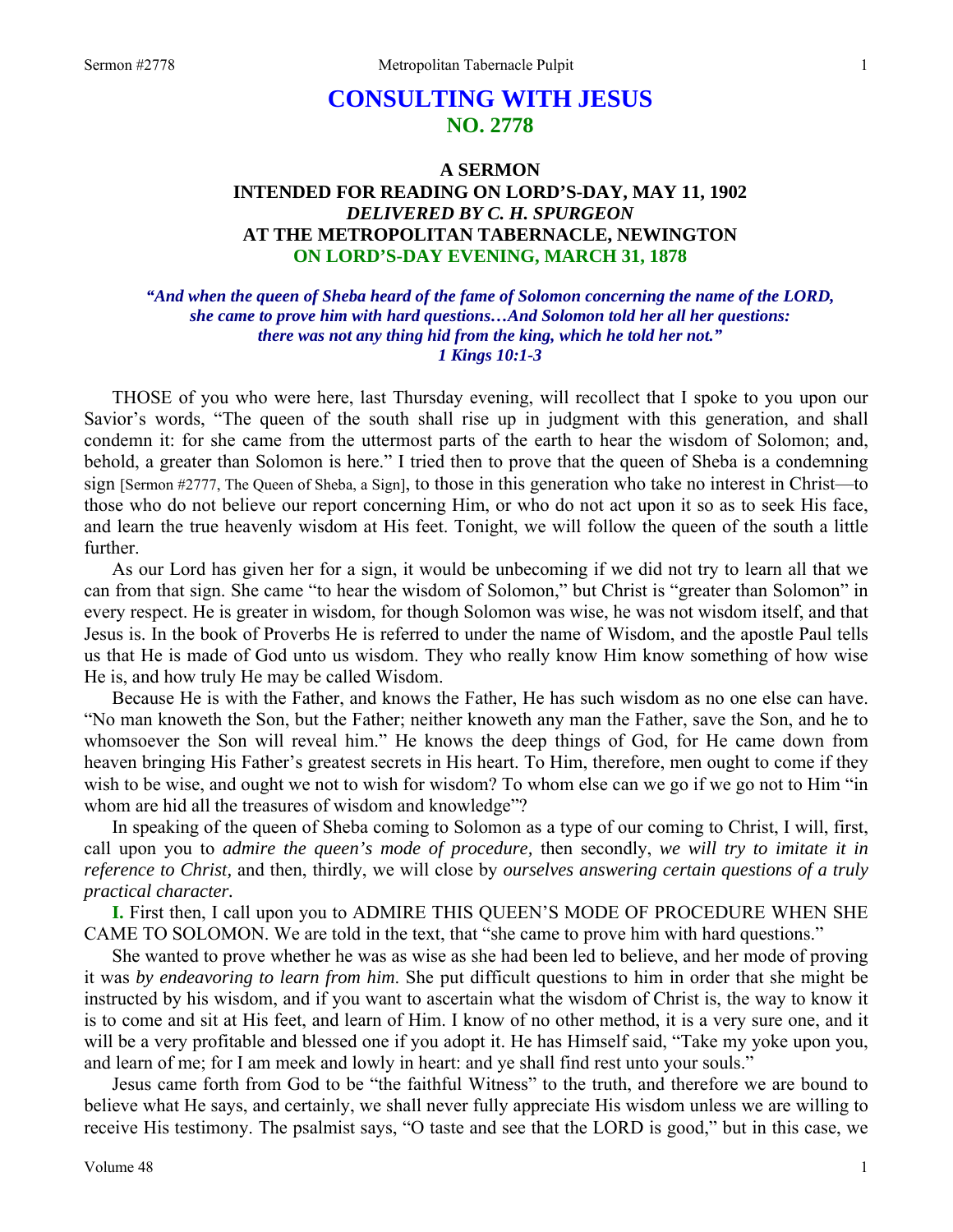must test and prove that the Lord is wise. There are some who despise the wisdom of Christ and if you probe them, you will discover that they were never willing to learn of Him. His own words are, "Except ye be converted, and become as little children, ye shall not enter into the kingdom of heaven."

The wisdom of Christ cannot be known by those who refuse to be disciples, that is, learners. We must learn of Him before we are competent to judge whether Christ is wise or not, and never did a disciple sit humbly at His feet, never did one, in the spirit of a little child, sit with Mary at the feet of the great Teacher, without saying, as he listened to the gracious words that proceeded out of His mouth, "The half was not told me. Oh, the depth of the riches both of the wisdom and the knowledge that are to be found in him!"

The queen of Sheba is also to be admired in that, wishing to learn from Solomon, *she asked him many questions*—not simply one or two, but many. Some people say, though I do not know how true it is, that curiosity is largely developed in women. I think I have known some men who have had a tolerably large share of it also. In this case, however, the woman's curiosity was wise and right, it was a wise thing on her part, when she was in the presence of such a man of wisdom, to try to learn all that she could from him, and therefore she questioned him about all sorts of things.

Very likely she brought before him the difficulties connected with her government, various schemes relating to trade, the modes of war, or the arts of peace, possibly she talked to him concerning the beasts of the field, and the fish of the sea, and the fowls of the air, but I am persuaded that she also talked about higher things—the things of God, and I am led to that conclusion by the expression in the first verse of my text, "When the queen of Sheba heard of the fame of Solomon *concerning the name of the LORD,* she came to prove him with hard questions."

The report that came to her had to do with JEHOVAH, the God of Israel, as well as with Solomon, so we may rest assured that she put to him many difficult questions concerning the state of her heart, her character, her present position before God, and her future relationship to Israel's God. Questions on those points are not easy to answer, but she took care to ask them so that, when she reached her home, she might not have to say, "I wish I had asked Solomon about that matter, then I should no longer be in doubt."

Now, beloved, if you want to know the wisdom of Christ, you must ask Him many questions. Come and inquire of Him about anything you please. There is nothing which He does not know of earth, of heaven, and of hell. He knows the past, the present, the future, the things of every day, and the things of that last great day of days. He knows the things of God as nobody else knows them, for He is one with the Father, and with the Spirit, and He can tell us all that we need to know.

Come to Him, then, with every question that has ever puzzled you, and with every doubt that has ever staggered you. Resort not so much to your own thoughts or to the counsels and arguments of your fellow creatures, but consult with Him who spoke as never man spoke, and whose wisdom, like Alexander's sword, can cut each Gordian knot, and end in a moment all the difficulties that trouble your spirit.

But the main point, for which I admire the queen of Sheba, is that *she proved Solomon "with hard questions."* Was she not wise? If she had asked Solomon questions which a schoolboy could reply to, it would have been almost an insult to him. No, if Solomon's wisdom is to be tested, let him be proved with "hard questions." If a man is really wise, he likes to have inquiries put to him which a man with less wisdom could not answer. If the queen's questions had been such as she could herself answer, why need she have gone all that long way to ask Solomon to reply to them?

Or if she had somebody at her home, wherever it was, who could have replied to her questions, why need she have gone to Jerusalem? It was because she had no one else to help her that she brought her questions to the one who, because of his superlative wisdom, would be able to answer them. This would relieve her mind, and send her home satisfied upon many points that had previously troubled her, so she did well to bring her "hard questions" to Solomon.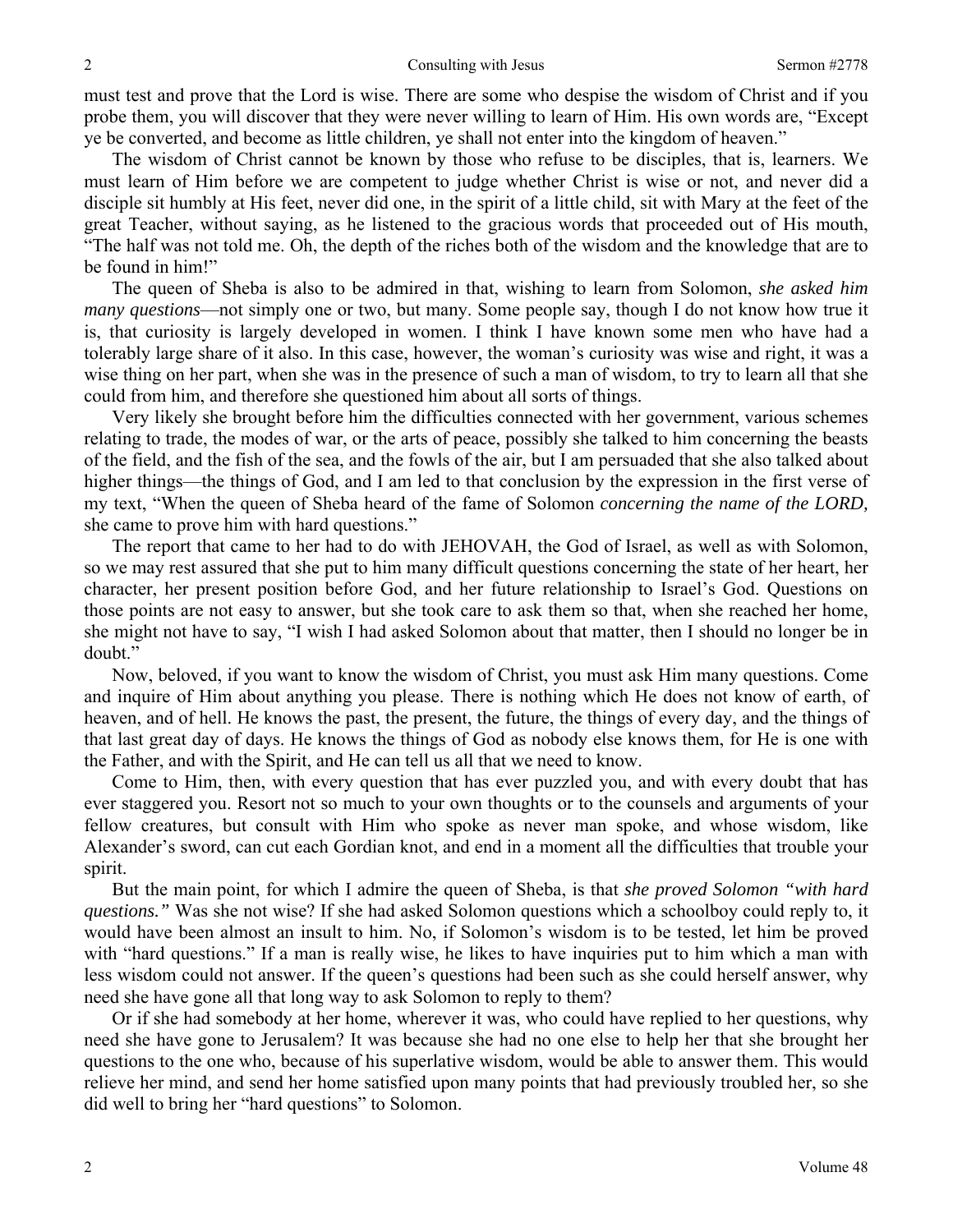#### Sermon #2778 Consulting with Jesus 3

But I have known some—I think I know some still—who seem as if they could not ask Christ a hard question. For instance, they feel that they are great sinners, and they think that, if they had not sinned so much, He might be better able to forgive them, so they do not like to bring their hard questions to King Jesus. Others have a hard struggle to conquer some fierce passion, or some reigning lust, and they think they must overcome that evil themselves. Then do you think that my Master is only a little Savior? He is the great Physician, will you only bring to Him a cut finger or an aching tooth to cure? Oh, He is such a Savior that you may bring to Him the worst, the most abject and depraved of men, for they are those who can best prove His power to save!

When you feel yourselves most lost, then come to Him, when you are at your worst state, when you think you are almost damned, and wonder that you are not altogether so, then come to Him. If yours is a hard case, bring it to the almighty Savior. Do you think He only came into the world to save those who are decent and good? You know what He Himself said, "They that are whole have no need of the physician, but they that are sick: I came not to call the righteous, but sinners to repentance."

And beloved, listen yet again. Are you in some very sharp trial? Is your spirit terribly depressed, and have you, because of that, kept away from Christ? Have you felt that you could go to Him with your everyday burdens, but not with that special load? But why not take that also to Him? Prove Him with hard questions, the harder, the better.

Do you not remember the Indian nurse, who said to the invalid lady who seemed as if she did not like to lean too heavily upon her, "If you love me, lean hard"? That is what your Lord says to you, "If you love Me, lean hard upon Me." The more of your weight you rest upon Him, the better pleased will He be. The more you trust Him—the more you prove your confidence in Him—the closer will be the union between you. Do not save up your little pennyworths of trouble, and your half pennyworths of grief, for Him to carry away, come to Him with your thousand talents of sorrow, when you are pressed down under it like a cart that groans beneath the load of sheaves in the time of harvest.

Christ is the Bearer of a world's iniquities, so He may readily enough be the Bearer of your most extraordinary griefs. When the night is darkest, ask Him for His light. When the way is roughest, lean more than ever upon His arm. When the storm is fiercest, trust the Pilot of the Galilean lake. When all around you rocks and reels to and fro, like a drunken man, find a sure shelter and hiding place in the Rock of ages. Prove the Lord Jesus in every possible way, for He loves to be proved. You blackest sinners who are here, come and put my Lord to the test.

### *"The poorer the wretch, the more welcome here."*

The more hungry men are, the more fit are they for the gospel feast. The more needy the outcast, the louder does the gospel trumpet blow that they, who are ready to perish, may come and be saved.

So, first of all, we admire the procedure of this queen of the south in coming to Solomon, and proving him with hard questions.

**II.** Now, secondly, LET US IMITATE HER EXAMPLE IN REFERENCE TO CHRIST, WHO IS "GREATER THAN SOLOMON."

Let us prove Him with hard questions. Let us bring to Him some nuts to be cracked, some diamonds to be cut, some difficulties to be solved. I do not know what hard question may be resting upon the mind of any of you, but I will briefly mention ten hard questions which Jesus answers. They are only ten out of ten thousand that might be put to Him, for there is no hard question which He cannot answer. He is far wiser than Solomon, of whom we read that he "told her all her questions: there was not anything hid from the king, which he told her not."

Here is the first hard question. *How can a man be just with God?* It stands in the Book of Job, and it seems to stand there unanswered, "How should man be just with God?" There is nobody on the face of the earth, who could have answered that question if it had not been made possible by our Lord Jesus Christ. There is no way of being just in the sight of God except through Him. But if we come to Him, He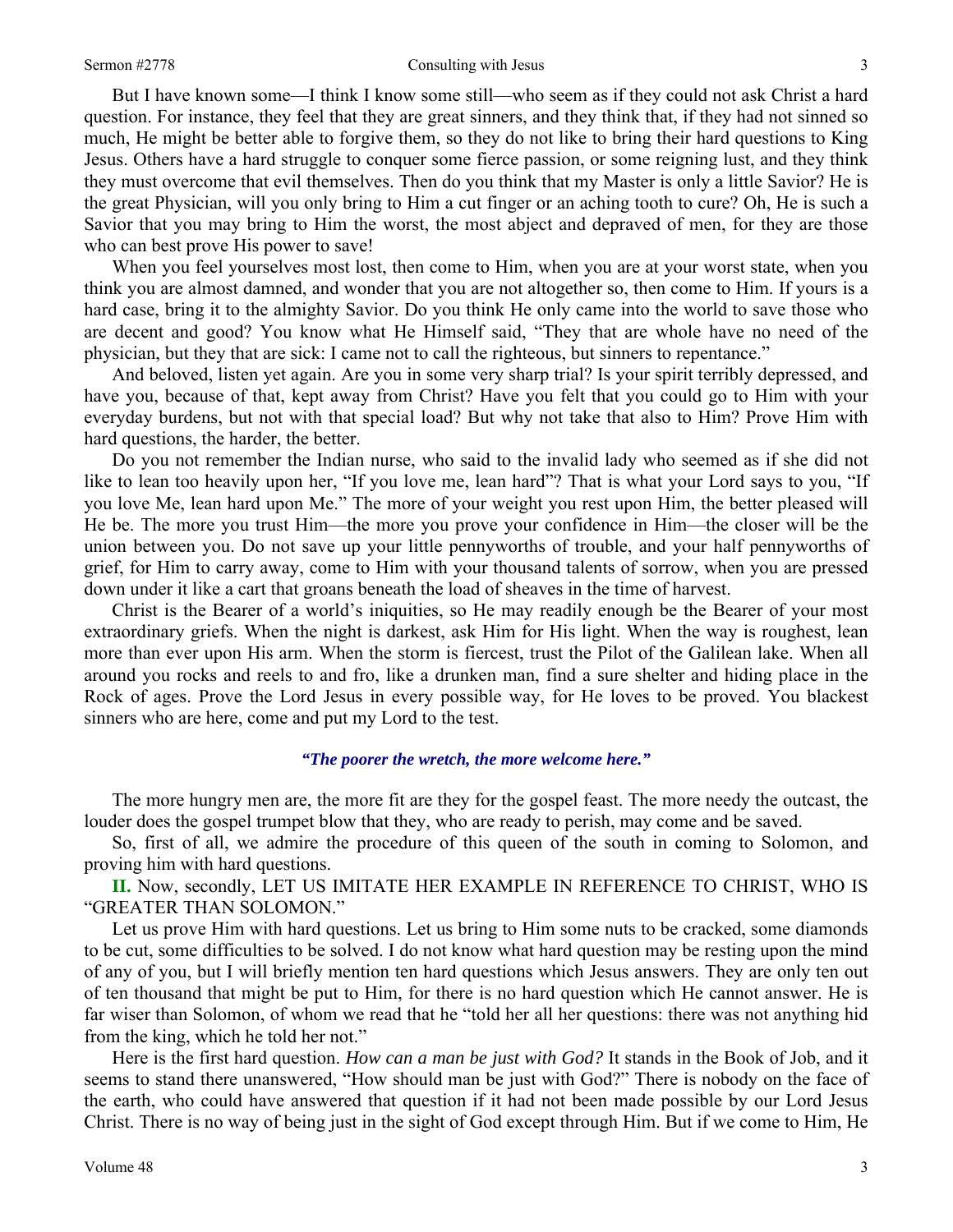will tell us that we ourselves must stand in the place of condemnation, and confess that, for our sin, we deserve the wrath of God. We must always admit that no merits of ours can ever win His favor—that, in fact, we have no merits of our own, but are undeserving, ill-deserving, hell-deserving sinners, and when we occupy that position, then of His own abounding grace and mercy, God will reckon us as just through Christ Jesus.

Our Lord Jesus also tells us how a man can be just with God as He reminds us that He is the covenant Head of His believing people—that, as in Adam, the first head, all men fell, so those who are in Him who is the second Adam, the Lord from heaven, all rise again. "As by one man's disobedience many were made sinners, so by the obedience of One shall many be made righteous." Righteousness in the sight of God comes through the headship of Christ, to all who are in Him.

Christ has honored the law of God, He has obeyed every jot and tittle of it, and His obedience is reckoned as the obedience of all who are in Him. "Blessed is the man unto whom the Lord imputes not iniquity," and blessed is that man to whom there comes a righteousness which is not of the law, and which comes not because of circumcision, but which comes to those who believe, as it is written, "Abraham believed God, and it was accounted to him for righteousness."

The question, "How can a man be just with God?" is, therefore, answered thus. Jesus saith, "I have stood in the place of the guilty, and have rendered to God's law a perfect obedience. This is imputed to all who believe, and God regards them as just through my righteousness." Oh, glorious doctrine of imputation! Happy are all they who believe it, and rejoice in it.

Here is another hard question. *How can God be just and yet the Justifier of the ungodly?* If He is just, surely He must condemn the ungodly, yet we know of a certainty, many that have been ungodly, whom God has been pleased to meet with, and to justify so completely that they have been heard to say, "Who shall lay anything to the charge of God's elect? It is God that justifies." How can this be? Only Jesus can answer the question, and He answers it thus. "I have borne the penalty that was due to sin; I have stood in the sinner's place, and suffered that which has fully satisfied the claims of divine justice on his behalf; I have paid the sinner's debt, so the law may well let him go free." "He was wounded for our transgressions, he was bruised for our iniquities: the chastisement of our peace was upon him; and with his stripes we are healed. All we like sheep have gone astray; we have turned everyone to his own way; and the LORD hath laid on him the iniquity of us all."

Therefore, by the knowledge of Him shall God's righteous Servant justify many, for He has borne their iniquities. The great Sin-bearer has suffered in the sinner's stead, the sword of divine justice smote Him, for He stood in the sinner's place, willingly bearing the sinner's penalty, and now that sin has been punished upon Him, God can be just, and yet be the Justifier of all who believe in His dear Son.

The next question is one which has puzzled many. *How can a man be saved by faith alone without works, and yet no man can be saved by a faith that is without works?* Some have thought that there is a contradiction between the teaching of Paul and that of James, and have even gone so far as to say that the apostle James was not inspired when he wrote, "Faith, if it hath not works, is dead, being alone." This they had no right to say, for James was as much inspired as Paul was, the truth which James teaches is as certain and as valuable as the truth which Paul taught, neither did James teach other than Paul, or Paul other than James. Whenever they met, I have no doubt that they had blessed communion with one another, for they both meant the same thing even though they expressed it differently.

If you are puzzled by this question, our Lord Jesus Christ will tell you, in this Book, through which He still speaks to us, that we are to believe in Him for salvation, and not to bring any works of our own as the ground of our trust, not even our own faith, so far as it is a work, for a man is saved by grace, that is, by God's free favor, not by works of righteousness which he has himself done. "For by grace are ye saved through faith; and that not of yourselves: it is the gift of God: not of works, lest any man should boast."

That truth is as clearly taught in Scripture as it can possibly be, but then it is equally true that no man may claim that he is saved unless the faith, which he professes to have, is an active, living faith, which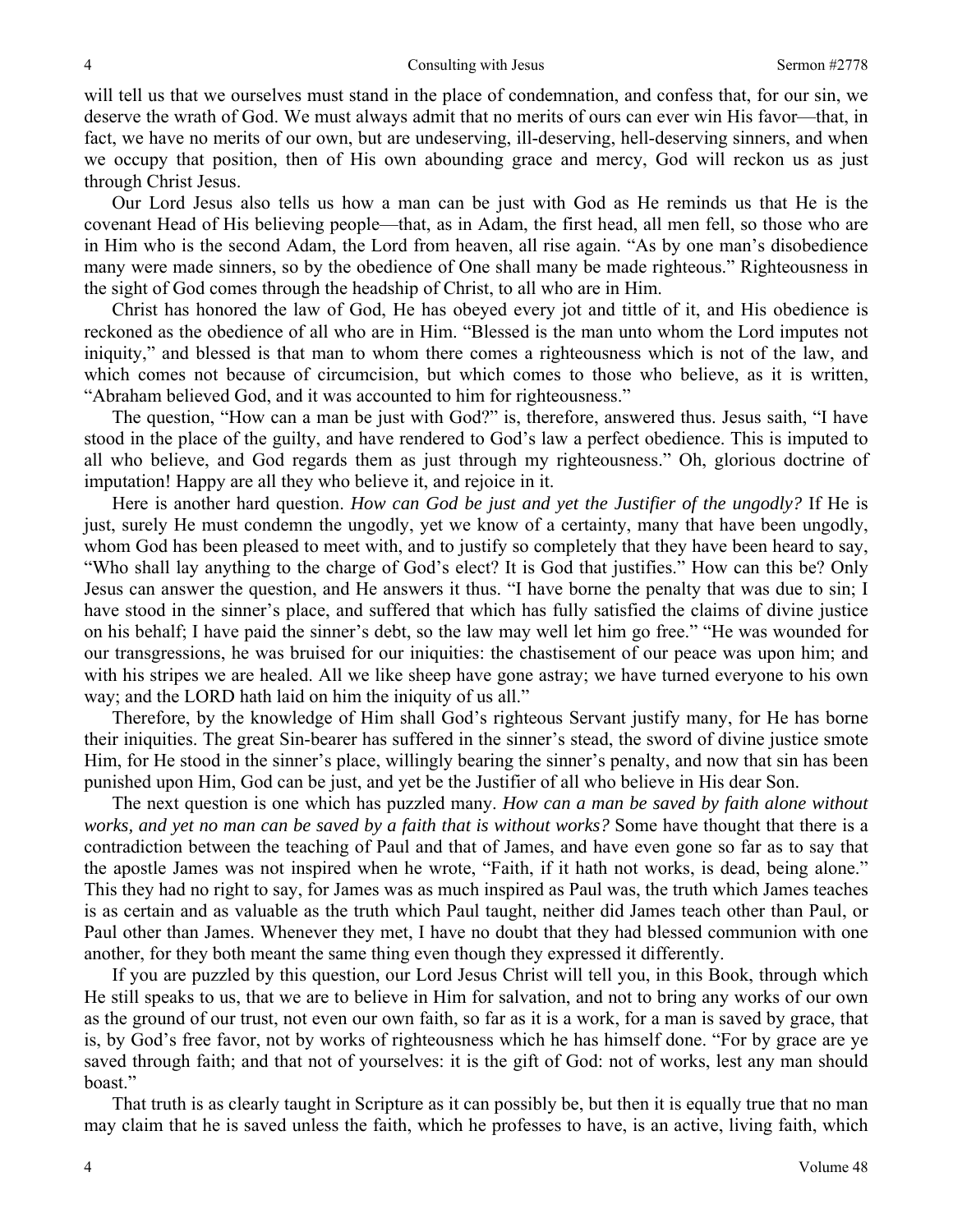#### Sermon #2778 Consulting with Jesus 5

makes him love God, and consequently, do that which is well pleasing in His sight. If I say that I believe in God, yet continue to live in sin willfully and knowingly, then I have not as good a faith as the devils have, for they "believe and tremble." There are some men, who profess to believe in God, yet who do not tremble before Him, but are impudent and presumptuous. That is not the kind of faith that saves the soul, saving faith is that which produces good works, which leads to repentance, or is accompanied by it, and leads to love of God, and to holiness, and to a desire to be made like unto the Savior.

Good works are not the root of faith, but they are its fruit. If you want fruit, you must plant the root, you need not put any fruit into the ground along with the root, but if that root is a living one, it will grow, and bring forth fruit. A house does not rest upon the slates on its roof, yet it would not be fit to live in if it had not a roof, and in like manner, our faith does not rest upon our good works, yet it would be a poor and useless faith if it had not some of the fruit of the Spirit to prove that it had come from God.

Jesus Christ can tell us how a man can aim at being as holy as God is holy, and yet never talk about his holiness, or dream of trusting in it. We should live as if we were to be saved by our own works, yet place no reliance whatever upon them, but count them as dross and dung, that we may win Christ, and be found in Him, not having our own righteousness, which is of the law, but that which is through the faith of Christ, the righteousness which is God by faith.

Here is another hard question, which once greatly puzzled a ruler of the Jews. You know his name, Nicodemus, "The same came to Jesus by night." This was his hard question, *"How can a man be born when he is old?"* At first sight, it seems as if that were unanswerable, but Jesus Christ has said, "Behold, I make all things new." Even under the old dispensation, God's promise to His people was, "A new heart also will I give you, and a new spirit will I put within you: and I will take away the stony heart out of your flesh, and I will give you a heart of flesh."

All this is impossible with man, but it is possible with God. The Holy Spirit regenerates a man, causes him to be born again, so that though his bodily frame remains the same, yet his inner spirit becomes like that of a little child and as a newborn babe, he desires the unadulterated milk of the Word that he may grow thereby.

Yes, dear hearers, there is a total change wrought in men when they believe in Jesus Christ. He said to Nicodemus, "Except a man be born again, he cannot see the kingdom of God," but men, who are old, can be born again, "by the Word of God, which liveth and abideth for ever." Greybeard, you can be born again, leaning on your staff for very age, though you have outnumbered three score years and ten, you can be born again, and if you were a hundred years of age, yet if you would believe in Jesus, by the power of the Eternal Spirit, you would at once be made a new creature in Christ Jesus.

Here is another hard question. *How can God, who sees all things, no longer see any sin in believers?* That is a puzzle which many cannot understand. God is everywhere, and everything is present to His allseeing eye, yet He says, through the prophet Jeremiah, "In those days, and in that time, saith the LORD, the iniquity of Israel shall be sought for, and there shall be none." I venture to say that even God Himself cannot see that which no longer exists, even His eye rests not on a thing that is not, and thus is it with the sin of those who have believed in Jesus, it has ceased to be.

God Himself has declared, "I will remember their sin no more." But can God forget? Of course, He can, as He says that He will. The work of the Messiah was described to Daniel in these remarkable words, "to finish the transgression, and to make an end of sins, and to make reconciliation for iniquity, and to bring in everlasting righteousness." To make an end of sins? Well then, there *is* an end of them, according to that other gracious, divine declaration, "I have blotted out, as a thick cloud, thy transgressions, and, as a cloud, thy sins."

Oh, what blessed words! Hence they are gone, they have ceased to be, Christ has obliterated them, and therefore, God no longer sees them. Oh, the splendor of the pardon which God has bestowed upon all believers, making a clean sweep of all their sins forever! His own words are, "I will be merciful to their unrighteousness, and their sins and their iniquities will I remember no more."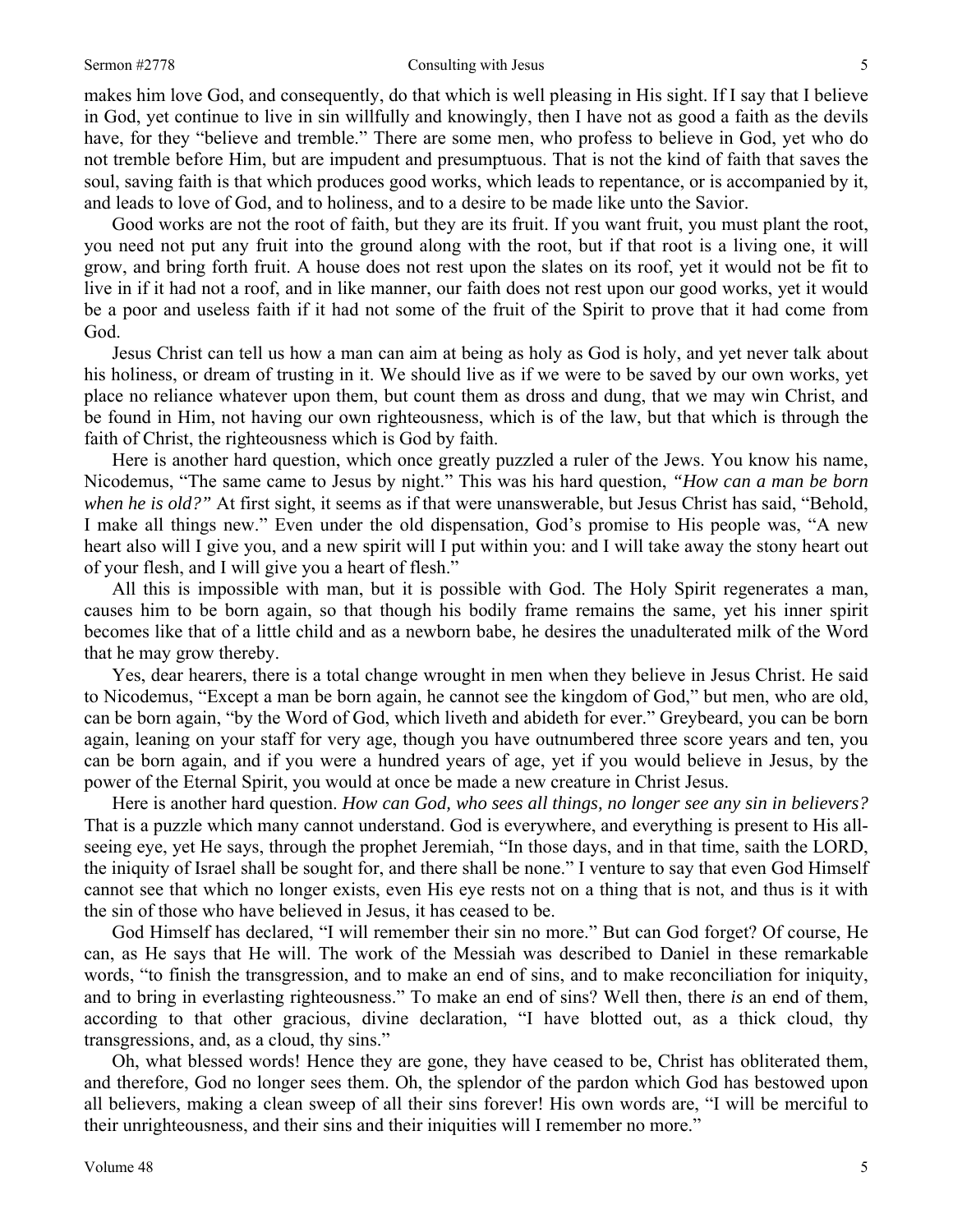Here is another hard question. *How can a man see the invisible God?* Yet Christ said, "Blessed are the pure in heart: for they shall see God," and the angel said to John, "His servants shall serve him, and they shall see his face." This hard question is putting in another form the difficulty which Philip brought to Jesus, "Lord, show us the Father, and it sufficeth us." Jesus answered Him, "Have I been so long time with you, and yet hast thou not known me, Philip? he that hath seen me hath seen the Father."

In the person of His dear Son, God the Father has displayed Himself before the eyes of men, as John says, "The Word was made flesh, and dwelt among us, (and we beheld his glory, the glory as of the only begotten of the Father,) full of grace and truth." Jesus Himself said, "I and my Father are one," so that we can see the invisible Father in the person of Jesus Christ His Son.

Moving upward in Christian experience, here is another hard question. *How can it be true that "whosoever is born of God sinneth not," yet men who are born of God do sin?* Ah! that is a question which has puzzled many, but we must remember that every man of God is two men in one. That new part of him, which is born of God—that new nature which was implanted in regeneration cannot sin because it is born of God. It is the incorruptible seed, which lives and abides forever, but as far as the man is still in the flesh, it is true that "the carnal mind is enmity against God: for it is not subject to the law of God, neither indeed can be." The old nature sins through the force of nature, but the new nature sins not, because it is born of God.

This helps also to answer another hard question. *How can a man be a new man and yet be constantly sighing because he finds in himself so much of the old man?* The Holy Spirit guided the apostle Paul to instruct us upon this matter. There is the new man within us, which leaps for joy because of the heavenly life, but alas! there is also the old man.

Paul calls it "the body of this death." There it is, and you know that it is the older of the two, and that it will not go out if it can help it. It says to the new nature, "What right have you here?" "I have the right of grace," answers the new nature, "God put me here, and here I mean to stay." "Not if I can prevent it," cries the old nature; "I will stamp you out, or I will smother you with doubts, or puff you up with pride, or kill you with the poison of unbelief, but out you shall go somehow."

"No," replies the new nature, "out I never will go, for I have come to stay here. I came in the name and under the authority of Jesus, and where Jesus comes, He comes to reign, and I mean to reign over you." He deals some heavy blows at the old nature, and smites him to the dust, but it is not easy to keep him under. That old nature is such a horrible companion for the new nature, that it often makes him cry, "O wretched man that I am! who shall deliver me from the body of this death?"

But even while he is thus crying out, he is not afraid of the ultimate issue, he feels sure of victory. The new nature sits and sings—even, as it were, within the ribs of death, with the stench of corruption in its nostrils—it still sits and sings, "I thank God through Jesus Christ our Lord," and triumphs still in Him.

We are not going to be overcome, beloved. "Sin shall not have dominion over you: for ye are not under the law, but under grace." But my brethren, it is a tremendous struggle, and if our Lord had not instructed His servant Paul to tell us about his own experience, some of us would have been obliged to cry, "If it be so, why am I thus?"

Believers are like the Shulamite in the Song of Solomon, "What will ye see in the Shulamite? As it were the company of two armies," and these two armies keep on fighting and wrestling from day to day. Christ knows all about the inner life of His people, and His Word explains what may appear mysterious to you, so when next you feel this conflict raging within your spirit, you will understand it and say, "It is not because I am dead in sin, for if I were dead, I should not have this fighting. It is because I have been quickened that this battle is going on."

Here is one more of these hard questions. *How can a man be sorrowful, yet always rejoicing?* That is one of the apostle Paul's riddles of which he gives us a great number, such as these. How can a man be poor, yet make many rich? How can a man be cast down, yet not destroyed, persecuted, yet not forsaken? How can a man be less than nothing, and yet possess all things? The explanation is that, while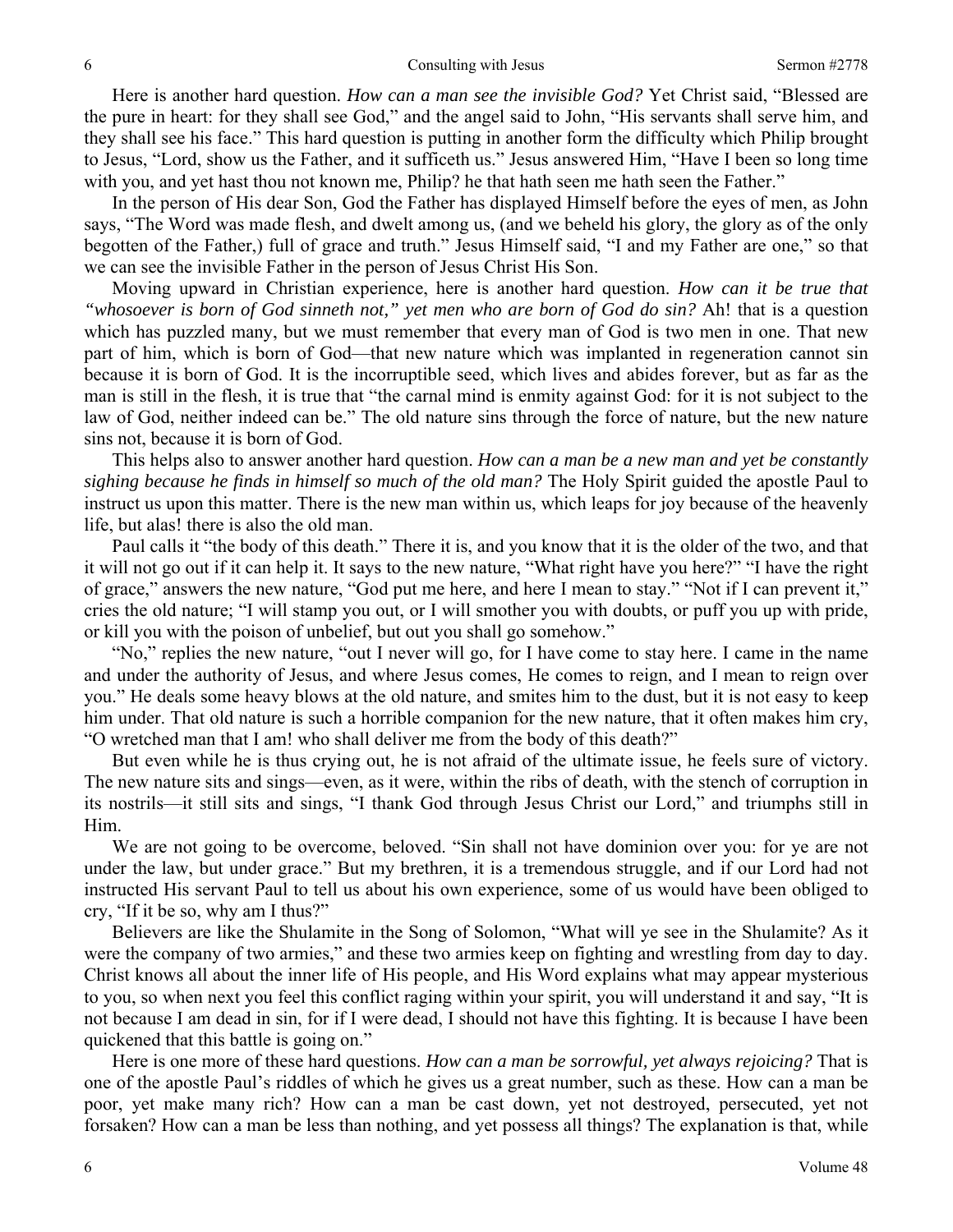#### Sermon #2778 Consulting with Jesus 7

we are in this body, we must suffer, and smart, and pine, but thanks be to God! He has taught us to glory in tribulation also, and to expect the great reward that awaits us by and by, so that if we are full of sorrow, we accept the sorrow joyfully, if we are made to smart, we bow beneath the rod, and look for the after blessed results from it. So we can sigh, yet at the same time sing, and just as, when it rains, and the sun is shining, the bow of promise spans the heavens, so we rejoice, yea, and will rejoice, even in our most trying experience.

I have one more hard question. *How can a man's life be in heaven while he still lives on earth?* May you all understand this riddle by learning what Paul means when he says, "For ye are dead, and your life is hid with Christ in God," who "hath raised us up together, and made us sit together in heavenly places in Christ Jesus"! Even now the heavenly life may be enjoyed by us, although we still live upon earth, and sometimes, we are half inclined to say with the apostle, "Whether in the body, or out of the body, I cannot tell: God knoweth." Yet we soon discover that we are in the body, for we have physical wants, temptations, and trials, and then we cry, "Woe is me, that I sojourn in Mesech, that I dwell in the tents of Kedar!"

Yet, perhaps, the next moment, we say, "My treasure is all packed up, and gone on before me, and I stand on tiptoe, waiting to be called away, for where my treasure is, there my heart is also, and they are both above the skies with my dear Lord and Savior."

There are ten hard questions, I might have asked a great many more, and He, who is "greater than Solomon," could have answered them all.

**III.** Now, in closing, let us ANSWER CERTAIN QUESTIONS OF A PRACTICAL CHARACTER.

Answer, first, this question—*How can we come to Christ?* He is in heaven, so we cannot climb up to Him there. Yes, but He has graciously said, "Lo, I am with you alway, even unto the end of the world." And though we see Him not, and hear Him not, yet in spirit He is among us at this moment. You need not stir even a step in order to get to Him. If Jesus were again upon earth, He could not, in His bodily presence, be in all places at once.

Suppose He were in London, what would they do who live in Australia, and wanted to get to Him? They might die on the voyage. Or if He were at Jerusalem, how many poor people would never be able to get to Palestine! It is much better that He is not on earth, it is more expedient for us, because His Spirit is everywhere, and desiring to think about Him, wishing to know Him, seeking Him, and above all, trusting Him, we have come to Him.

"Well," says one, "supposing that is done, *how can we ask Christ hard questions?"* You may ask anything of Him just the same as if you could see Him. You need not even speak the question, if you think it, He hears it. Pray to Him, for He hears prayer. Wherever there is the praying lip of a sinner, there is the hearing ear of the Savior. In your little room, in the workshop, in a hayloft, walking along Cheapside, in this Tabernacle, in these rooms underneath—there Jesus is, so ask of Him all you need, for He will hear you, and bless you.

"But," you say, *"if I ask of Him, how will He answer me?"* Do not expect that He will answer you in a dream, or by any vocal sound. He has spoken all you need to know in this Book. Read it, study it, that you may learn what He has revealed. We who preach are not worth hearing unless what we say is taken out of the Bible. Listen to us when we do so preach, because, oftentimes, the words of the Book may seem cold to you, but if we translate them into warm lip-language, they will go home to your heart. You will understand them better, and feel them better, as coming from one who loves you, and who is a man of flesh and blood like yourselves. If you have any hard question that troubles you, pray about it, and then read about it in the Word, and hear all you can about it from Christ's servants, and so you will find that He will answer you in a very wonderful way.

I have known, many a time in this house—and I speak not of this house above others, but because I happen to know about this more than I do about others—oftentimes, I have been told that the preacher has described the inmost thoughts of his hearers—sometimes the very words they have used, in casual conversation, on their way to this house of prayer, have been quoted by the preacher, and the hearers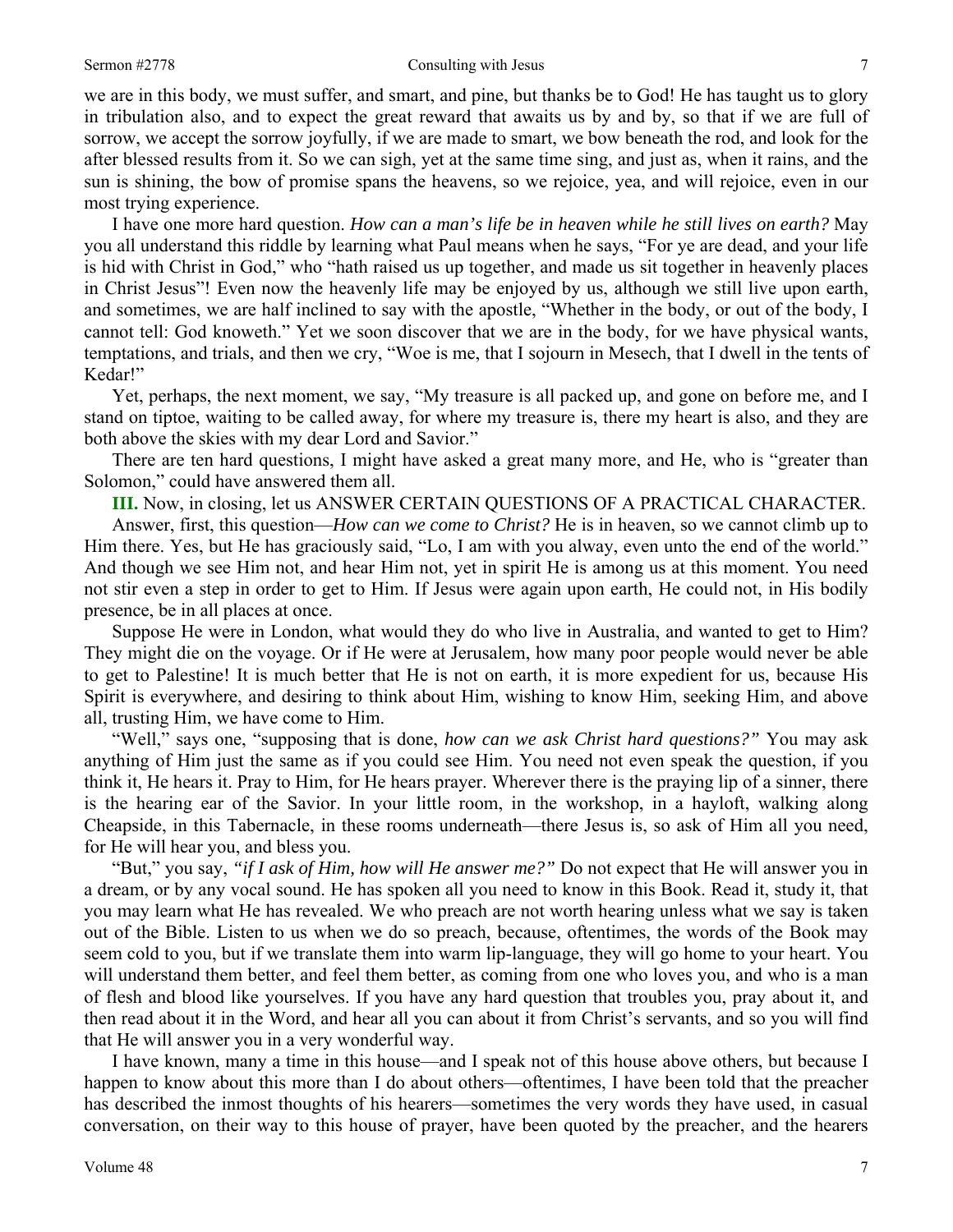have been startled and astonished. Some have even come to me under the suspicion that somebody in their house had acted as a spy upon them, this has happened to me, not merely once, or twice, but many times. The reason is that, He who sees you in your bed chamber can tell His servant what to say about you, and if the wife of Jeroboam should come to the door, after having tried to disguise herself in some strange fashion, the Lord's prophet will be able to say to her, "Come in, thou wife of Jeroboam; why feignest thou thyself to be another? for I am sent to thee with heavy tidings."

Unwittingly, the preacher has often said something that has come close home to the heart and conscience of his hearers. If you never find it so in any place where you attend, do not go there any more, that is not a place where you will be likely to get a blessing. You remember how Nebuchadnezzar required the magicians, and the astrologers, and the soothsayers, to tell him the dream that he had forgotten, and also to interpret it to him, but they said, "No; you tell us the dream, and we will interpret it." But when God sent Daniel to him, he told the king both the dream and its interpretation, and if God sends his servant to you, he will tell you your experience, and he will explain it as well, because his Master has sent him with a message to your soul.

I cannot understand it," says one, "it seems so strange." My dear friend, is that the first strange thing you have ever heard of that has turned out to be true after all? There are scores, there are hundreds, there are thousands in this house of prayer, who can bear me witness that sometimes in reading the Bible, it has seemed to them that a text must have been written after they have been placed in certain circumstances, so exactly did every word suit their case. And when the Gospel has been preached from the pulpit, they have been astonished to find how precisely, even to jots and tittles, their case has been described as the Lord has spoken to their souls. O beloved, go to Jesus with your hard questions, for He has many ways of sending you an answer to them!

You recollect, perhaps, how Mr. Hone, the author of the Every-day Book, was brought to know the Savior. Hone had been an infidel, and one day he was in Wales, and he saw a little girl sitting in the porch of a cottage reading a Bible. He said to the child, "Well, my dear, you are getting through your task." "What, sir?" she asked. "I see that your mother has set you to learn a portion out of the Bible, and you are doing it like an obedient girl." "No, sir," she said, "I am not." "But you are reading that Book because your mother told you, are you not?" She looked at him in surprise, and she said, "No sir, I am not, I am reading it because I love it."

"But it is a task, is it not?" Mr. Hone asked. She said, "No sir, I never heard of such a thing in all my life. Do you think it is a task to me to read my Bible? Why! it is my joy and delight, I wish I could read it all day long, there is no book like it," and the dear girl's eyes flashed with their Welsh fire, and something better, a fire of intense delight in the Sacred Volume, and Hone began to see that there was in the Word of God that which could make him wise unto salvation, and the Holy Spirit blessed the child's simple talk to his conversion.

"Ay," says one, "I would fain come to Christ with my doubts and difficulties, and here is one question that I want Him to answer now. *How is it that I read, in the Word of God, that He has limited a day, and yet you bid me come to Him now?"* Yes, I do bid you come to Him now, and what is more, I tell you that His own word is, "Him that cometh to me I will in no wise cast out."

"But is it not also true that He limits a day?" Yes, He does, but shall I tell you how He limits it? "Again, he limiteth a certain day, saying in David, Today, after so long a time; as it is said, Today if ye will hear his voice, harden not your hearts." Blessed be His holy name, if He has limited you, He has limited you to today, and if I live to see your face tomorrow, I will still say the same to you.

The limit is a very gracious one, it is "today." If ever a soul does come to Christ, when he does come, it is today; and if you come this day, you will be within the limit, for he has said, "Today if ye will hear his voice, harden not your hearts." Today then, dear soul, is within the boundary, this night, ere you go to your home, you are just within the limit. "Today if ye will hear His voice, harden not your hearts." Accept Him now, trust Him now, come to Him with your hard questions now, come to Him with your hard doubts, come with your hard infidelity, come with your hard obstinacy, come just as you